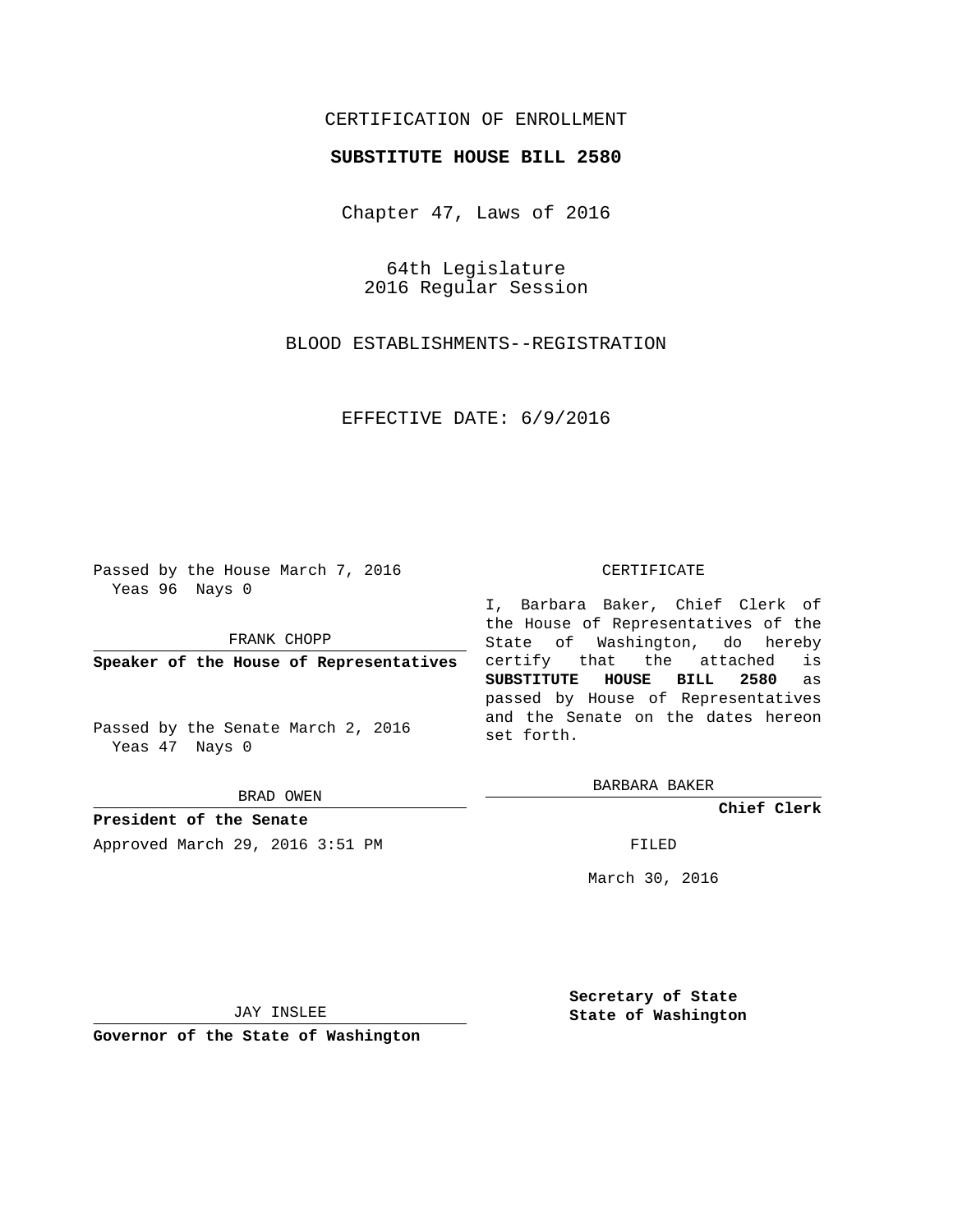### **SUBSTITUTE HOUSE BILL 2580**

AS AMENDED BY THE SENATE

Passed Legislature - 2016 Regular Session

# **State of Washington 64th Legislature 2016 Regular Session**

**By** House Health Care & Wellness (originally sponsored by Representatives Cody, Rodne, Robinson, Johnson, and Jinkins)

READ FIRST TIME 02/05/16.

 AN ACT Relating to establishing a public registry for the transparency of blood establishments; and adding a new chapter to 3 Title 70 RCW.

BE IT ENACTED BY THE LEGISLATURE OF THE STATE OF WASHINGTON:

 NEW SECTION. **Sec. 1.** The legislature finds that maintaining public trust and confidence in the safety of the community blood supply is important to the health care system. Patients in Washington needing lifesaving transfusions rightly expect safe blood and blood donors in Washington rightly expect their contributions will be managed with diligent care and compliance with all regulatory standards and expectations so their donation will benefit patients in need. The United States food and drug administration establishes regulations, good manufacturing practices, and guidance that defines the minimum standards for blood establishments and, in cases of repeated violations and noncompliance by licensed blood establishments, may impose measures that include fines, judicial consent decrees, and suspension or revocation of licensure. It is therefore the intent of the legislature that blood-collecting or distributing establishments be registered with the department of health to help ensure public transparency.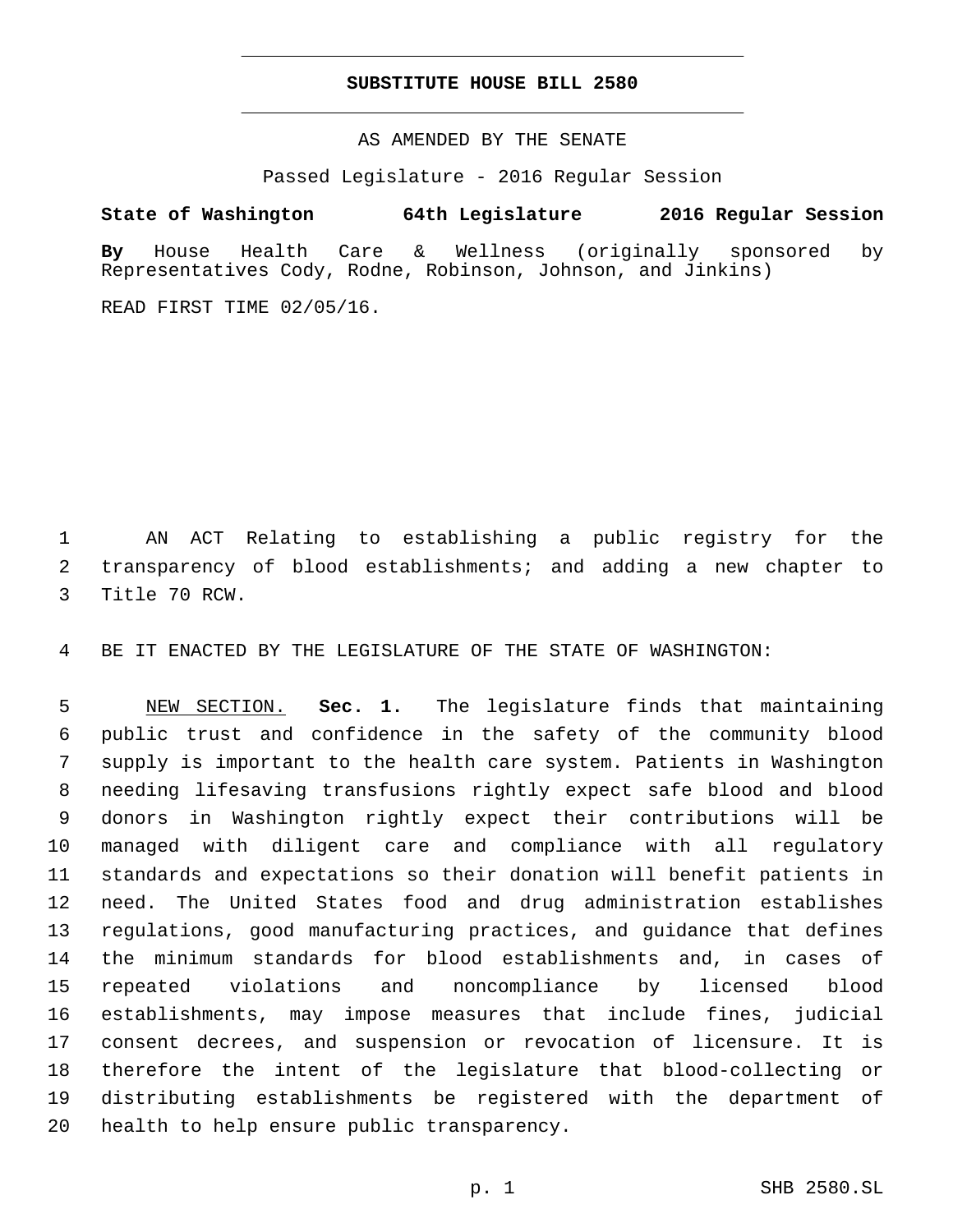NEW SECTION. **Sec. 2.** The definitions in this section apply throughout this chapter unless the context clearly requires otherwise.

 (1) "Blood-collecting or distributing establishment" or "establishment" means any organization that collects or distributes blood for allogeneic transfusion in Washington. This chapter does not apply to a hospital licensed under chapter 70.41 or 71.12 RCW unless the hospital collects blood directly from donors for the purpose of allogeneic transfusions. For the purposes of this chapter, "blood- collecting or distributing establishment" or "establishment" does not include organizations that collect source plasma for the production 12 of plasma derivatives by fractionation.

 (2) "Change in standing" means that a blood-collecting or distributing establishment is the subject of titled letters, fines, suspensions, or revocations of its United States food and drug administration license, or judicial consent decrees.

(3) "Department" means the Washington state department of health.

 NEW SECTION. **Sec. 3.** (1) A blood-collecting or distributing establishment may not collect or distribute blood for transfusion in Washington, unless it is registered by the department.

 (2) A blood-collecting or distributing establishment shall submit an application for registration to the department on a form prescribed by the department. The application must, at a minimum, 24 contain the following information:

 (a) The name, address, and telephone number of the blood-26 collecting or distributing establishment;

 (b) A copy of the establishment's United States food and drug administration license, unless the applicant is a hospital that meets 29 the criteria in section  $2(1)$  of this act;

(c) A list of the establishment's clients in Washington;

 (d) Any of the following issued upon, or active against, the establishment in the two years prior to the application:

 (i) Titled letters, fines, or license suspensions or revocations issued by the United States food and drug administration; or

35 (ii) Judicial consent decrees; and

(e) Any other information required by the department.

 (3) The department shall register a blood-collecting or distributing establishment if it holds a license issued by the United States food and drug administration, or if the applicant is a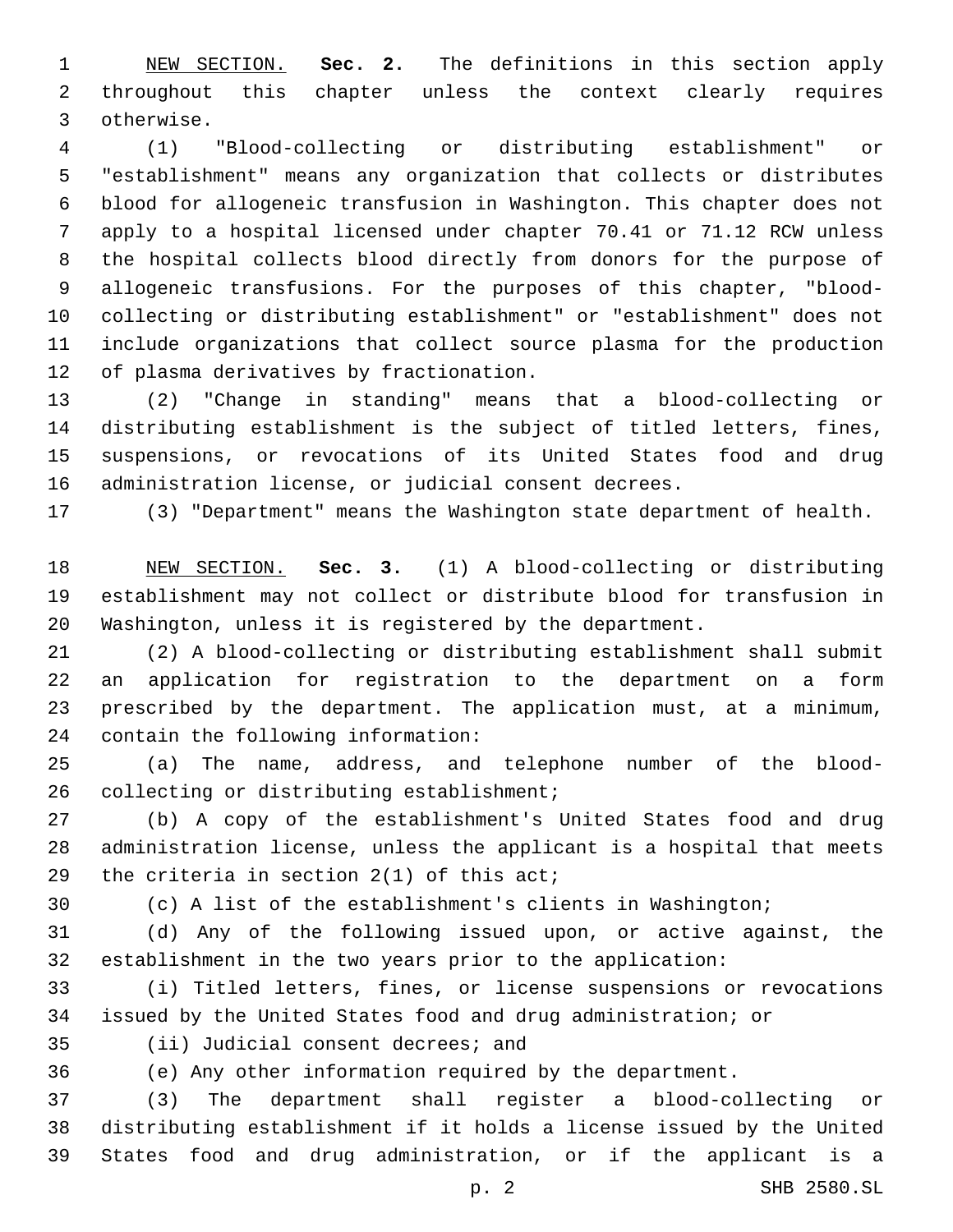hospital that meets the criteria in section 2(1) of this act, and submits an application and fees as required by this section.

 (4) The department shall deny or revoke the registration of an establishment upon a determination that it no longer holds a license issued by the United States food and drug administration.

 (5) The department shall issue a summary suspension of the registration if the blood-collecting or distributing establishment no longer holds a license issued by the United States food and drug administration. The summary suspension remains in effect until proceedings under RCW 43.70.115 have been completed by the department. The issue in the proceedings is limited to whether the blood-collecting or distributing establishment is qualified to hold a 13 registration under this section.

 (6) A registration expires annually on the date specified on the registration. The department shall establish the administrative procedures and requirements for registration renewals, including a requirement that the establishment update the information provided under subsection (2) of this section both annually and within fourteen days of a change in standing of the establishment's United 20 States food and drug administration license.

 (7) An establishment applying for or renewing a registration under this section shall pay a fee in an amount set by the department in rule. In no case may the fee exceed the amount necessary to defray 24 the costs of administering this chapter.

 (8) This section does not apply in the case of individual patient medical need, as determined by a qualified provider.

 NEW SECTION. **Sec. 4.** (1) The department shall create and maintain an online public registry of all registered blood-collecting or distributing establishments that supply blood products for transfusion in Washington.

 (2) The department shall, within fourteen days of receipt, publish in the public registry the information received from each registered blood-collecting or distributing establishment under section 3 of this act, including changes in the standing of the establishment's United States food and drug administration license.

 (3) The department shall notify all of a blood-collecting or distributing establishment's Washington clients within fourteen days of receiving notice under section 3 of this act that the establishment has experienced a change in standing in its United